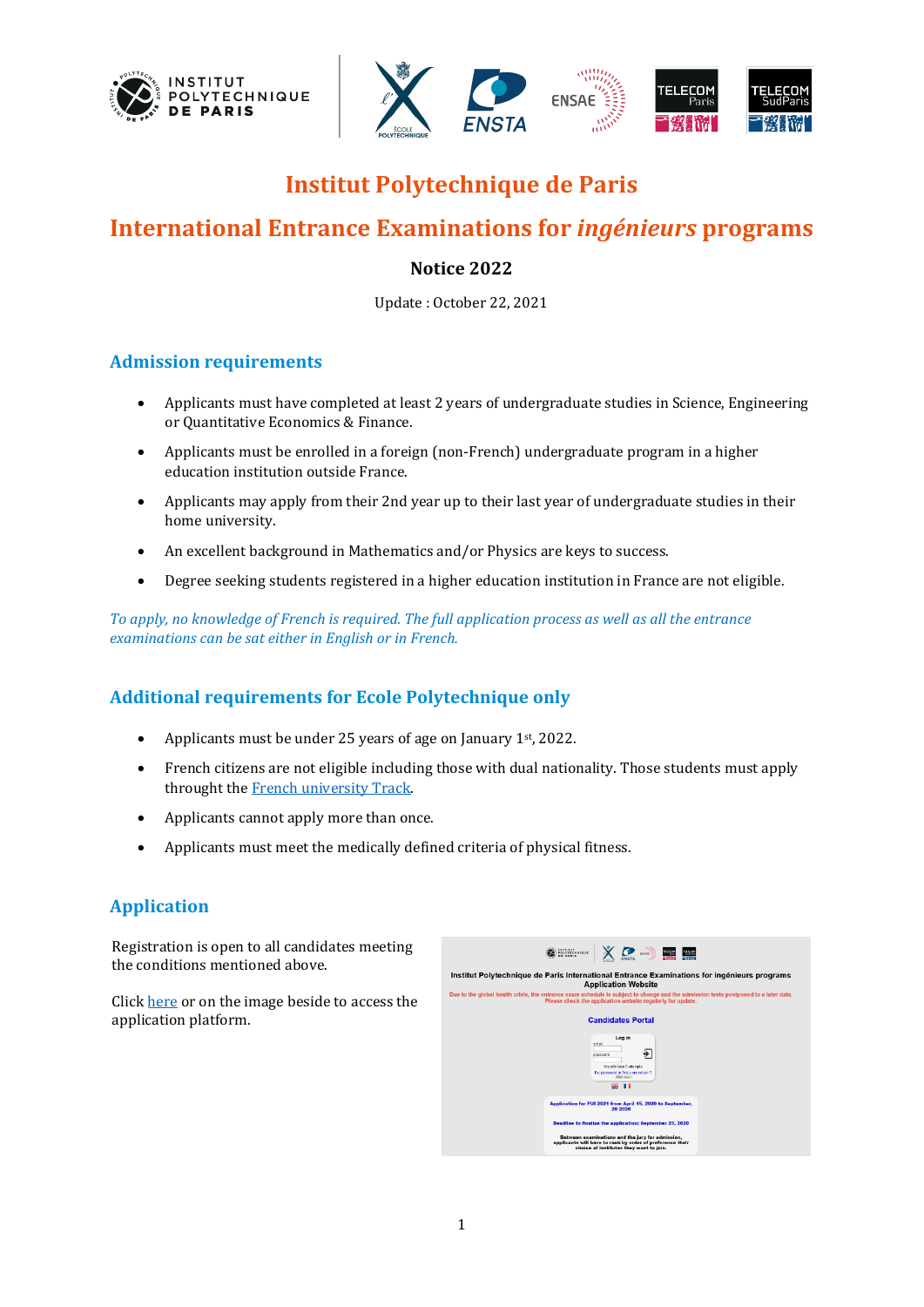## **Entrance examinations**

#### Initial selection

The initial selection is based on academic records, a cover letter from the candidate and letters of recommendation, two (2) of them must be written by academics from your university or college.

#### Admission examinations

Admission examinations are composed of 3 oral exams and 1 interview (see table below).

|                  | Test / Evaluation                                                                 | Duration         | Ecole<br>Polytechnique<br>(coefficients) | <b>ENSTA Paris</b> | <b>ENSAE Paris</b> | Telecom Paris | Telecom<br>SudParis |
|------------------|-----------------------------------------------------------------------------------|------------------|------------------------------------------|--------------------|--------------------|---------------|---------------------|
| Application file | Evaluation of academic<br>excellence                                              |                  | √                                        | √                  |                    | v             |                     |
| Oral exams       | Mathematics                                                                       | 55mn             | 6                                        | √                  | √                  |               |                     |
|                  | Physics                                                                           | 55mn             | $\overline{4}$                           |                    |                    |               |                     |
|                  | General Scientific<br>Knowledge<br>(preceded with a preparation of<br>30 minutes) | 30 <sub>mn</sub> |                                          | √                  | √                  | √             |                     |
| Interview        | <b>Motivations</b>                                                                | 20 <sub>mn</sub> |                                          |                    |                    |               |                     |

During the oral tests, the candidate must solve one or more problems in Mathematics, then Physics and comment on a text of general scientific culture from mainstream international press. After the oral exams, an interview will be conducted to assess the motivation of the candidate.

The essential concepts required in Mathematics and Physics can be found from the following link: [https://www.ip-paris.fr/ingenieur-programs/.](https://www.ip-paris.fr/ingenieur-programs/)

The tests and interview can be conducted in French or in English, at the candidate's choice.

Oral examinations are conducted by video conference.

*For Ecole Polytechnique only:* a ranking average is established for each candidate who has passed all the above tests, taking into account the grades awarded and the coefficients assigned to each test as mentioned in the table above. The final ranking is based on the total of the coefficients, which is 12.

#### Examinations locations

International examination centers are defined according to the residence of eligible applicants.

#### Results

The admission results are given to the candidates following the deliberation of the admission jury, which determines the list of admitted candidates.

You will receive an e-mail asking you to confirm on your candidate space if you accept or not your admission.

# **Calendar**